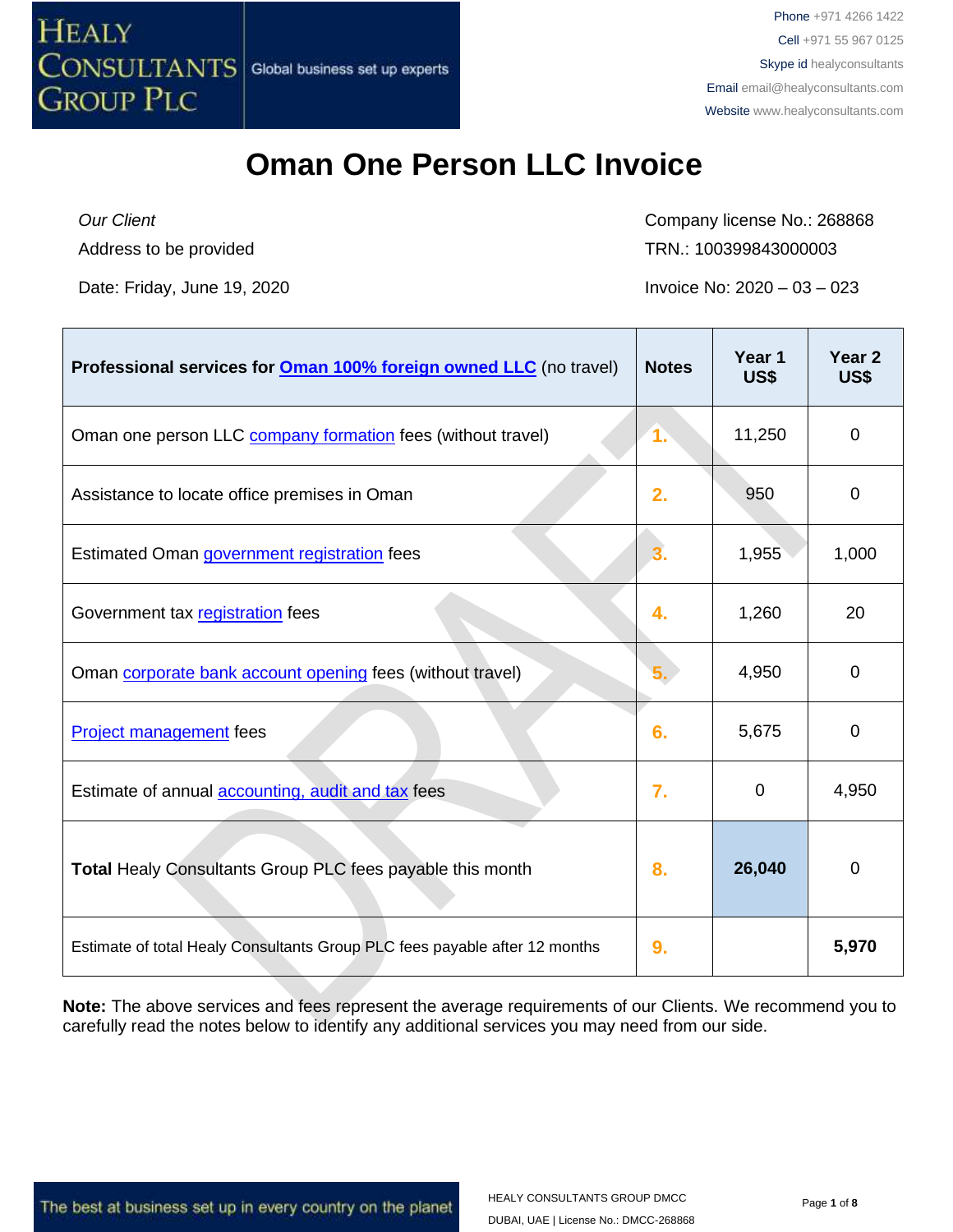#### *Notes to invoice above*

**1.** Healy Consultants Group PLC fees to efficiently and effectively complete Oman One Person Company (OPC) registration (fully foreign-owned or for 100% Omani & GCC national shareholders) within 3 [weeks](http://www.healyconsultants.com/oman-company-registration/fees-timelines/#timelines) including **i)** choosing the optimum regulatory licence for our Client's business activities **ii)** reserving a company name with the [Ministry of Industry and Commerce](http://www.mocioman.gov.om/?lang=en-US) **iii)** settlement of our accountant and lawyer fees and **iv)** preparing a high quality company incorporation application for the [Ministry of Industry and](http://www.mocioman.gov.om/?lang=en-US)  [Commerce](http://www.mocioman.gov.om/?lang=en-US) and local Omani municipality.

All [engagement fees](http://www.healyconsultants.com/company-registration-fees/) are agreed and paid up front and agree to the fees published on our country web pages. Consequently, there are no hidden fees, surprises or ambushes throughout the engagement. All engagement deadlines are agreed up front in the form of a [detailed project plan,](http://www.healyconsultants.com/index-important-links/example-project-plan/) mapping out [deliverables](http://www.healyconsultants.com/deliverables-to-our-clients/) by week throughout the engagement term.



Every week during the engagement, Healy Consultants Group PLC will email our Client a [detailed status](http://www.healyconsultants.com/index-important-links/weekly-engagement-status-email/)  [update.](http://www.healyconsultants.com/index-important-links/weekly-engagement-status-email/) Our Client is immediately informed of engagement problems together with solutions. Your dedicated engagement manager is reachable by phone, Skype, WhatsApp, Zoom, live chat and email and will communicate in your preferred language.

- **2.** After company incorporation is complete, the Oman government must review and approve a lease agreement for office premises or a commercial P.O. Box address. If your firm requires this service from Healy Consultants Group PLC, our one-time fee amounts to US\$950. The monthly rent thereafter will be paid independently and directly to the landlord by our Client. An estimate of such a rental for a space of 10 sqm for one employee is US\$1,700 per month.
- **3.** This fee is an estimate of government costs payable during your firm's engagement. For transparency purposes, all government fee payments will be supported by original receipts and invoices. Examples of government costs include **i)** choosing the optimum regulatory licence for our Client's business activities **ii)** reserving a company name with the [Ministry of Industry and Commerce](http://www.mocioman.gov.om/?lang=en-US) (MOCI) and **iv)** preparing a high quality company incorporation application for the Ministry. Following engagement completion, Healy Consultants Group PLC will refund our Client any excess funds received over actual government costs paid.
- **4.** In accordance with [The Law of Income Tax in Oman via Sultani Decree No. 47 of 1981](http://www.taxoman.gov.om/companies%20law%20in%20English.pdf) each Omani entity must register for corporate tax at the [Ministry of Finance in Oman.](http://www.taxoman.gov.om/company_tax.html#main-page)
- **5.** Healy Consultants Group PLC will open an [Oman corporate bank account](http://www.healyconsultants.com/international-banking/) without our Client having to travel. To secure multi-currency corporate bank account approvals for our Client's company, Healy Consultants Group PLC's strategy is as follows:
	- Healy Consultants Group PLC will prepare a quality business plan for our Client's review then use the same to **i)** secure multiple banks' confirmation they welcome a formal application from our Client's business and **ii)** maximise the probability of successful multi-currency corporate bank account approvals;
	- $\checkmark$  At the time of company incorporation, we recommend keeping [the corporate structure simple](https://www.healyconsultants.com/about-us/complex-client-engagements/simplify-business-setup/) by appointing our Client's preferred individual shareholder(s) and director(s) and bank signatories - no corporate entity, nominee, trust, or tax haven holding company;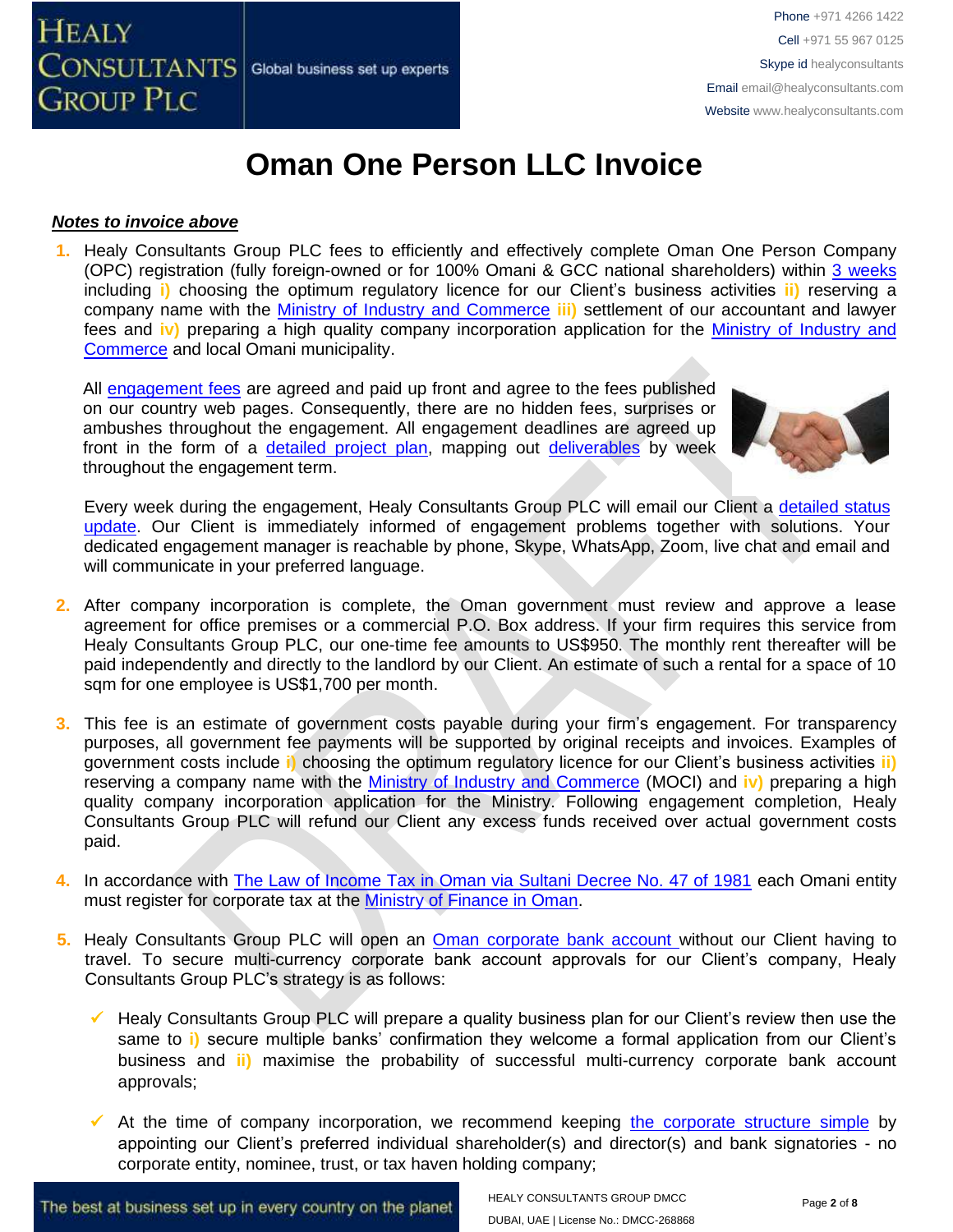**GROUP PLC** 



## **Oman One Person LLC Invoice**

- ✓ Our Client to appoint individuals who could timely travel to meet multiple local and international banks, if their Compliance Departments require the same before releasing multiple multi-currency corporate bank accounts numbers. If travel is required, our firm will refund US\$950 and action this [travel policy;](https://www.healyconsultants.com/index-important-links/clients-travel-engagement/)
- Before, during and after bank meetings, the bank's In-house Legal and Compliance Department may revert multiple times for additional documentation and information from **i)** each bank signatory / director / UBOs of the companies as well as **ii)** our Client's business and transactions.
- ✓ If some banks decline to board our Client's business, Healy Consultants Group PLC will immediately inform our Client and action backup banking solutions.
- ✓ All going well in an average of three months following application submission, Healy Consultants Group PLC secures multi-currency corporate bank account numbers for our Client's company;
- ✓ Thereafter, Healy Consultants Group PLC or the banks will courier mails and e-banking tokens received from banks to the bank signatory, who is expected to activate the internet bank account, if needed with Healy Consultants Group PLC's assistance.

Each additional corporate bank account opening fee is [US\\$5,950.](https://www.healyconsultants.com/global-corporate-banking-for-resident-company/) It is a time-consuming task. Healy Consultants Group PLC will shelter our Client from the administrative challenges. As you can appreciate, it is a difficult task to obtain bank account approval through newly-formed companies when shareholders, directors and bank signatories reside overseas.

Depending on the nationality of the UBO, shareholders, bank signatories, and directors and the nature and value of the business assets and transactions, it is wise to expect that **i)** corporate bank account approvals will take an average of three months from the date of company registration and receipt of all KYC documentation and **ii)** multiple banks will request the directors and bank signatories to travel for a one hour interview with the bank officer, before bank account opening. Refer to the notes below for more detailed important information about each corporate bank account opening procedures and requirements.

While Healy Consultants Group PLC will be glad to assist our Client to open multiple corporate bank accounts, it is challenging and time consuming to open corporate bank accounts for businesses when their shareholders, directors and bank signatories do not live in the country where the bank account is being applied for. Consequently, it will take us an average of [twelve weeks](http://www.healyconsultants.com/international-banking/bitcoin-business-bank-account/) to open each corporate bank account, counting from receipt of all required KYC documentation. Healy Consultants Group PLC will prepare a business plan for the bank to optimise the probability of corporate bank account approval.

During the corporate bank account opening process, it is common for each bank's in-house Legal and Compliance Department to request additional [due diligence](http://www.healyconsultants.com/due-diligence/) documents from potential customers including but not limited to **i)** regulatory licences **ii)** proof of business globally and in home country including evidence of contracts, invoices and agreements with local Clients and **iii)** additional KYC information on our Client's business and place of residency, including nature and volume of transactions. We assume our Client provides most of this information within one week.

Because global interest rates are low, international banks make little profit from current accounts. Consequently, international banks appetite for new multi-currency corporate bank account opening applications is low.

The best at business set up in every country on the planet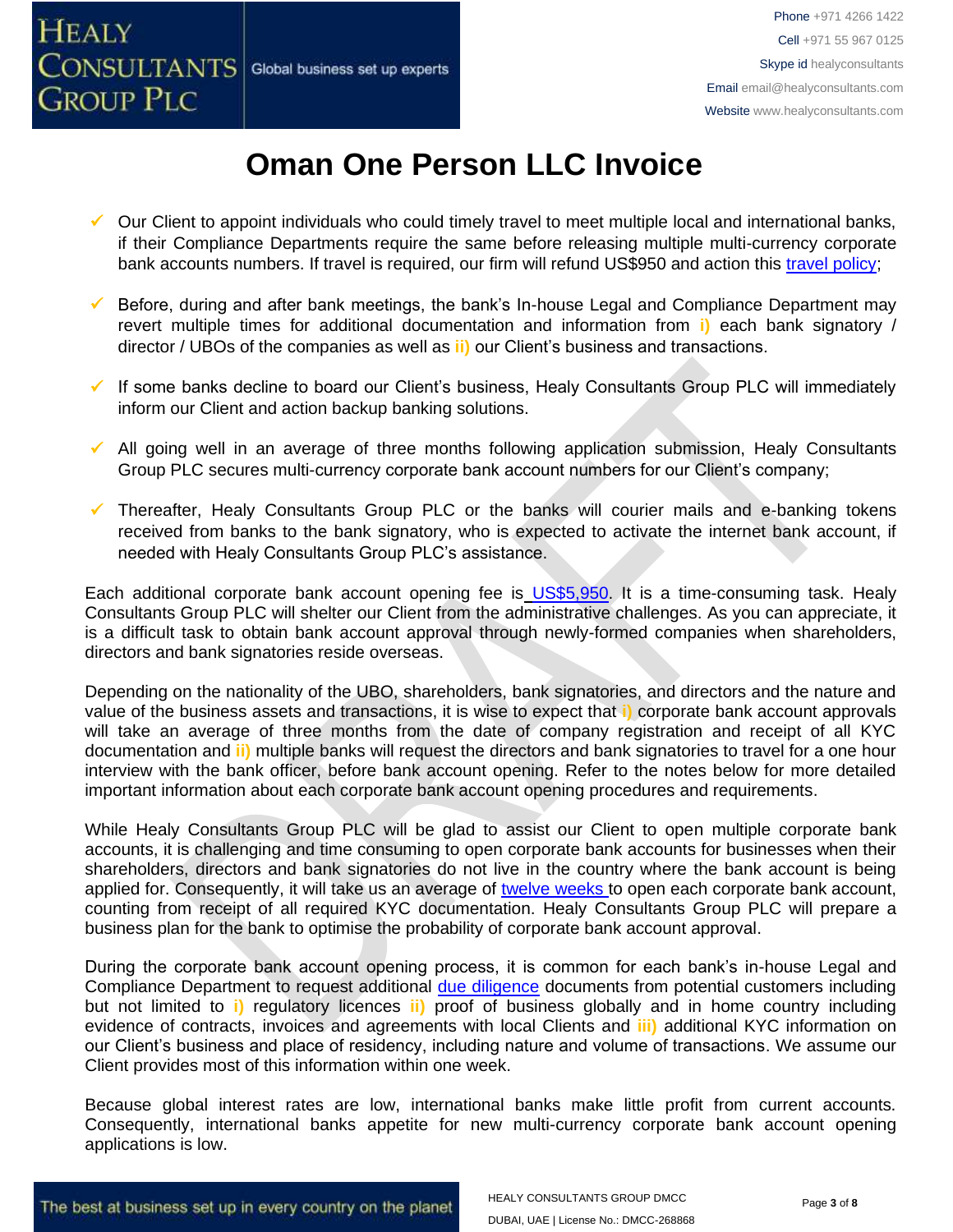# CONSULTANTS Global business set up experts

 ${\rm HeAlY}$  Phone +971 4266 1422 Cell +971 55 967 0125 Skype id healyconsultants Email [email@healyconsultants.com](mailto:EMAIL@HEALYCONSULTANTS.COM) Website [www.healyconsultants.com](http://www.healyconsultants.com/)

## **Oman One Person LLC Invoice**

As a result, global banks are more likely to reject new multi-currency corporate bank account opening applications. Because of the above, customer demand for new corporate bank accounts is very high. Therefore, international banks choose vanilla customers that tick all the boxes of a low risk Client. For example, most banks will only welcome multi-currency corporate bank account opening applications from a company registered in the same country, with local staff and office premises.

When dealing with international banks, the front office bank officer (Relationship Manager) is willing to help Healy Consultants Group PLC and our multi-national Clients. The realistic role of this bank officer is to collect information and ensure an accurate and complete multi-currency corporate bank account opening application is submitted to the bank in-house Legal and Compliance Department.

Unfortunately, the bank in-house Legal and Compliance Department has ultimate power of approval over new multi-currency corporate bank account applications. This Department is extremely risk adverse and often lacks commercial reality. Furthermore, the in-house Legal and Compliance Department does not speak to customers nor to Healy Consultants Group PLC. All communications must go through the front office bank officer. Consequently, quality Clients do not get a chance to communicate directly with the bank decision makers – a chance to properly explain their business and the risks the bank perceives.

Global banks enjoy ultimate power of approval over corporate bank account applications. Consequently, guaranteed success is outside of Healy Consultants Group PLC's control. What is inside our control is the preparation and submission of a high quality bank application that maximises the likelihood of approval.

Global banks [continue to tighten](https://www.healyconsultants.com/international-banking/opening-corporate-bank-accounts/) corporate bank account opening procedures, their internal compliance departments completing more thorough due diligence of Clients. Consequently, our Client should expect the bank account approval period at least 2 months and on average 3 months.



**GROUP PLC** 





During the engagement, banks will revert to Healy Consultants Group PLC and our Client to request additional KYC information, including **i)** details of existing business setup **ii)** reason for opening bank accounts in the specific jurisdiction **iii)** list of suppliers and Clients in the jurisdiction i**v)** lease agreement and **v)** proof of net worth from the shareholders and evidence the same are complying with their local taxation reporting obligations. As always, Healy Consultants Group PLC will liaise with the bank to secure exemption from these requirements;

While Healy Consultants Group PLC will try its best to negotiate with the bank for a travel exemption unfortunately most Oman banks will likely request both the foreign directors and bank signatories travel for a one-hour interview before the bank account numbers are issued. If the banks also request Healy Consultants Group PLC nominees to travel, there will be an additional fee of US\$5,950 per trip payable to cover the flight and hotel and other trip disbursements.

All banking charges, certification and translation and other third-party fees incurred during the corporate bank account opening process are to be borne by our Client, never by the nominees. These additional fees are to be payable in advance of any disbursement.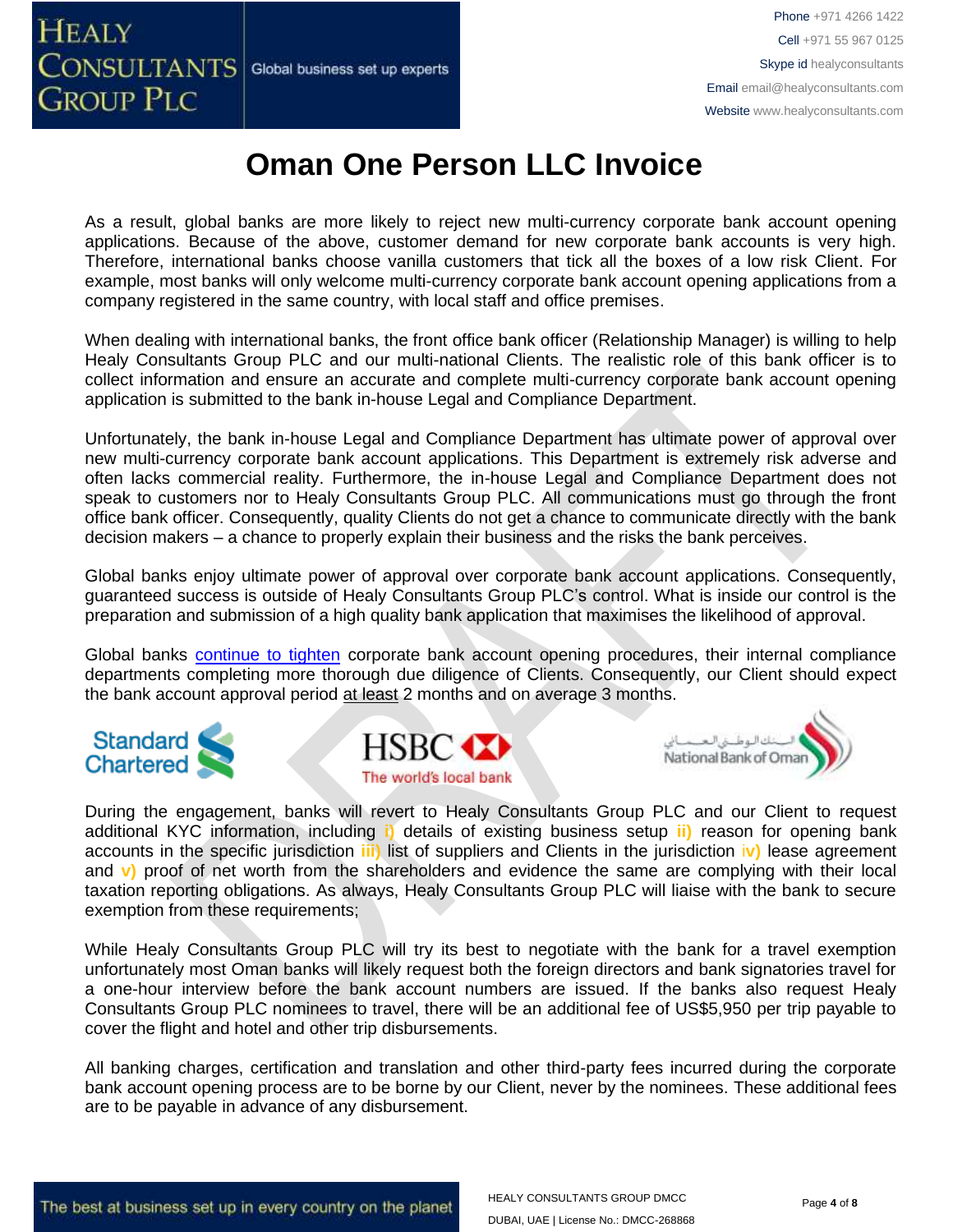- **6.** These Healy Consultants Group PLC project management fees relate to time and resources dedicated to:
	- **a.** thoroughly researching and planning Oman business setup for our Client;
	- **b.** devising strategies to **i)** minimise the total engagement period **ii)** complete the engagement without our Client travelling and **iii)** ascertain the need for a specific regulatory licence;
	- **c.** Negotiating with MOCI **i)** low level of share capital requirements and **ii)** avoiding the need for Omani national nominee shareholder and/or director;
	- **d.** agreeing the optimum corporate structure with our Client;
	- **e.** submitting a high-quality company licence application to the MOCI;
	- **f.** choosing the optimum regulatory licence for our Client's business activities;
	- **g.** injecting the paid up share capital on our Client's behalf;
	- **h.** collating and supervising the legalisation and attestation and translation of Client documents;
	- **i.** weekly detailed engagement [status updates](http://www.healyconsultants.com/index-important-links/weekly-engagement-status-email/) to our Client and weekly Friday conference calls;
	- **j.** payment of retainer fees to multiple local lawyers and accountants;
	- **k.** ensuring our Client complies with local regulations and legally owns and controls the new entity;
	- **l.** ascertaining the specific accounting, tax, legal and compliance considerations;
	- **m.** finding solutions to **challenges that occur** throughout the engagement;
	- **n.** determining the local and international tax obligations of the new entity, including corporate income tax, payroll taxes, withholding tax and sales taxes.
- **7.** For an active trading company, these **accounting, audit and tax** fees are an estimate of Healy Consultants Group PLC fees to efficiently and effectively discharge your annual company accounting, audit and tax obligations. Following receipt of a set of draft accounting numbers from your company, Healy Consultants Group PLC will more accurately advise accounting, audit and tax fees. For a dormant company, Healy Consultants Group PLC fees are only US\$ 950.
- 8. All fees quoted in this invoice correspond to fees quoted on [Healy Consultants Group PLC's](http://www.healyconsultants.com/company-registration-fees/) website. Please review this invoice carefully to identify errors. During the rush of the business day, it is possible that Healy Consultants Group PLC inadvertently made fee calculation errors, typing errors or omitted services or omitted historic fee payments from Clients. In the unfortunate event you identify invoice errors, please revert to me directly re the same. I apologise in advance if I or my staff made invoice errors. This invoice excludes Value Added Tax (VAT) rate of 5% implemented by the Government of the United Arab Emirates for sale of goods and services as of 1st January 2018;
- **9.** Assuming our Clients re-engage Healy Consultants Group PLC in year 2, this fee is an estimate of the fees payable next year, 12 months after the date of company registration.
- **10.** The fees quoted in this invoice are a prediction of the fees required to efficiently and effectively complete this engagement in a timely manner. If during the engagement Healy Consultants Group PLC realises that the project is more complex than anticipated, requiring a large additional investment of time, my firm will revert to request additional fees. If Healy Consultants Group PLC completes the engagement faster and more easily than expected, Healy Consultants Group PLC is happy to refund some fees to our Client.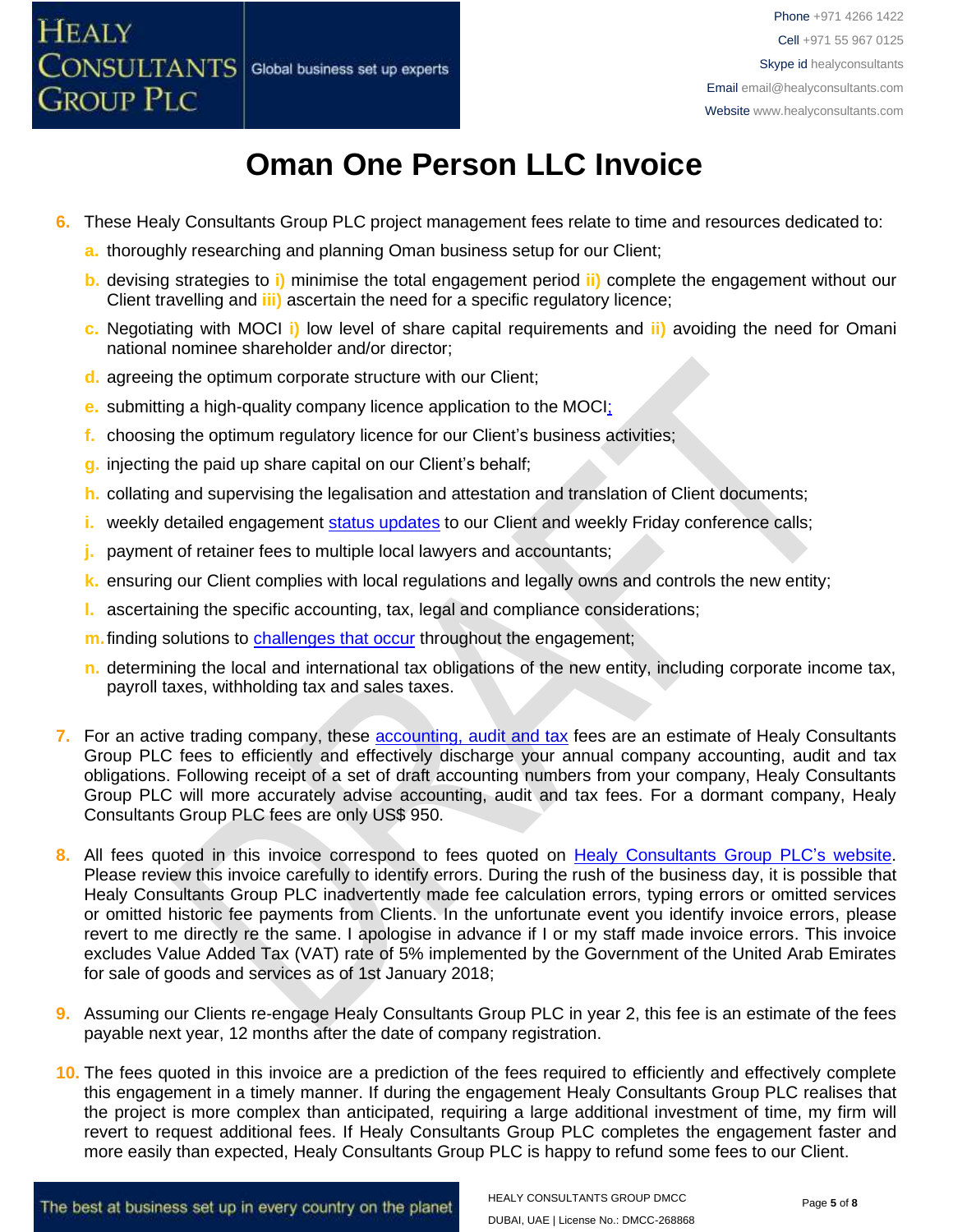

- 11. Engage Healy Consultants Group PLC to [project manage](http://www.healyconsultants.com/project-manage-engagements/) business set up in every country on the planet. We are the [best in the world](http://www.healyconsultants.com/best-in-the-world/) at what we do, timely completing [the A to Z](http://www.healyconsultants.com/a-to-z-of-business-set-up/) of every country engagement.
- **12.** In accordance with [The New Commercial Companies Law 2019,](http://mola.gov.om/eng/legislation/decrees/details.aspx?Id=548&type=L) there is no minimum share capital required for an OPC.
- 13. It is compulsory for every Oman LLC to appoint a **Public Relations Officer** (PRO) in Oman. To minimise complexity and costs, Healy Consultants Group PLC recommends our Client appoint an existing Oman staff member already in Oman. Monthly responsibilities of the PRO include **i)** liaison with Ministry of Manpower Oman and **ii)** applying for business visas. If your firm requires a professional passive nominee PRO from Healy Consultants Group PLC, our one-time fee amounts to US\$950. The monthly PRO salary thereafter will be paid independently and directly to that nominee PRO. An estimate of such a monthly salary will be US\$1,100.
- 14.If our Client and Healy Consultants Group PLC properly plan this engagement, our Client will *not* have to travel during this engagement. Healy Consultants Group PLC will efficiently and effectively complete company registration and corporate bank account opening in a timely manner without our Client's presence. Instead, our Client will need to **i)** sign and get documents legalised in the embassy in their country of origin and **ii)** courier the originals to Healy Consultants Group PLC office.



**15.** During the engagement, shareholders and directors documents may need to be translated into Arabic before the government and bank approves company registration and corporate bank account opening respectively. Consequently, our Client should budget for possible additional translation and embassy atestation fees. Either our Client or Healy Consultants Group PLC can complete this administrative task.

As always, Healy Consultants Group PLC will negotiate with all third parties to eliminate or reduce additonal engagement costs. For transparency purposes, all third-party fee payments will be supported by original receipts and invoices. Examples of possible third-party payments include **i)** embassy fees **ii)** notary public costs **iii)** official translator fees.

- **16.** During the course of your engagement, multiple couriers will be sent to **i)** Omani authorities and banks **ii)** lawyers and accountants and **iii)** to our Client. Average total engagement courier fees approximate US\$150 and it is fair and reasonable we ask our multi-national Clients for these third-party costs. As always, courier fee payments will be supported by original receipts and invoices. Following engagement completion, Healy Consultants Group PLC will refund our Client any excess of funds received over actual courier costs paid during the engagement. Thanking you for your understanding.
- **17.** Depending on our Client's business and nationality, the Oman government may require you to have a special regulatory licence to carry out your business in the country. Healy Consultants Group PLC will assist our Client secure licence approval. There may be additional engagement fees. However, the government enjoys ultimate power of approval of company registrations and business licences.
- **18.** Some of our Clients engage Healy Consultants Group PLC to [recruit local employees.](http://www.healyconsultants.com/corporate-outsourcing-services/how-we-help-our-clients-recruit-quality-employees/) We have a lot of experience in this area and we are quite skilled at securing quality candidates for our Clients.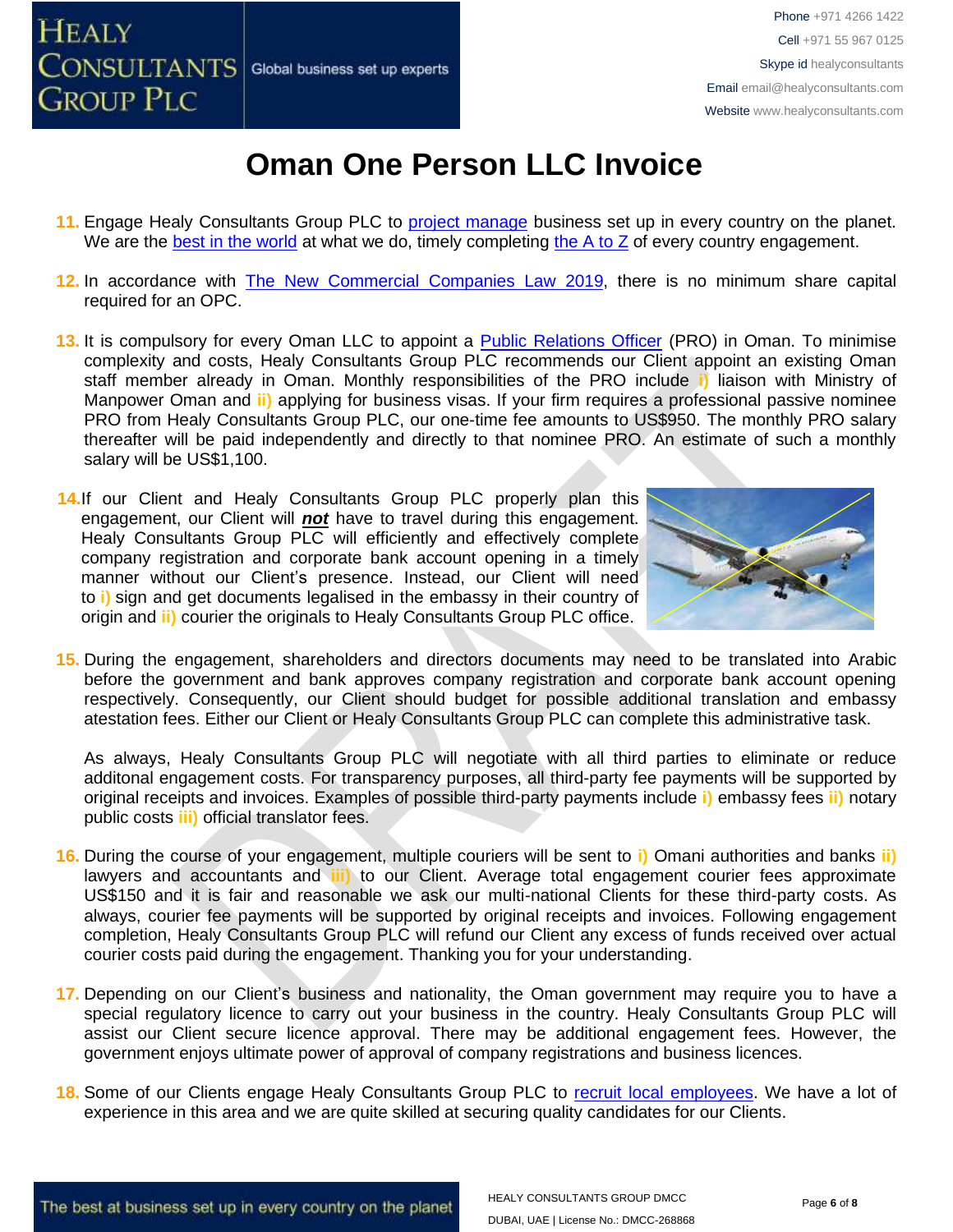

- **19.** If our Client requires non-resident [nominee shareholder and director services,](http://www.healyconsultants.com/corporate-outsourcing-services/nominee-shareholders-directors/) Healy Consultants Group PLC will be pleased to assist. Our fee for professional, passive nominee non-resident corporate shareholder amounts to US\$2,100 per annum. Our fee to be both non-resident nominee director and shareholder amounts to US\$6,600 per annum. Being the sole shareholders and sole director of a Client's company exposes Healy Consultants Group PLC to reputation, litigation and financial risk.
- **20.** If required, Healy Consultants Group PLC will be pleased to assist your firm to secure [employee visa](http://www.healyconsultants.com/oman-company-registration/formation-support-services/)  [approvals.](http://www.healyconsultants.com/oman-company-registration/formation-support-services/) Our fee is US\$3,950 for the first employee, US\$2,950 for the second employee and US\$1,950 per employee thereafter. Our employee visa fees include preparation of a quality visa application and submitting to the correct government immigration officers. The government enjoys ultimate power of approval over visa applications. Consequently, guaranteed success is outside of Healy Consultants Group PLC's control. What is inside our control is the preparation and submission of a high quality immigration visa application that maximises the likelihood of visa approval.
- **21.** Monthly, quarterly and mid-year government tax obligations include monthly and quarterly payroll reporting, VAT and corporation tax return filing. If you need our help, Healy Consultants Group PLC can complete monthly government reporting for a monthly fee of US\$860. Healy Consultants Group PLC monthly support will include **i)** receiving in Dropbox the monthly invoices from our client **ii)** labelling monthly bank statement transactions **iii)** preparing and submitting VAT returns and **iv)** submitting monthly employee payroll reporting.
- **22.** It is important our Clients are aware of their personal and corporate tax obligations in their country of residence and domicile. Let us know if you need Healy Consultants Group PLC help to clarify your local and international annual tax reporting obligations.
- **23.** Some of our Clients require an [immediate country solution.](http://www.healyconsultants.com/turnkey-solutions/) With this strategy, within a day Healy Consultants Group PLC can supply our Client **i)** an existing dormant Oman company number and **ii)** an already approved Oman corporate bank account number and **iii)** a business address. Turnkey solutions are attractive to those entrepreneurs who wish to immediately close a country deal, sign a contract or invoice a customer.
- **24.** As stipulated on our [business website](http://www.healyconsultants.com/) and in section 3 of our engagement letter, Healy Consultants Group PLC will only commence the engagement following **i)** settlement of our fees and **ii)** completion and signing of our legal engagement letter.
- 25. Healy Consultants Group PLC will only incorporate your company after 75% of due diligence [documentation](http://www.healyconsultants.com/due-diligence/) is received by email. Healy Consultants Group PLC will only open a corporate bank account after 100% of the Client's original due diligence documentation is received by courier.
- **26.** During the annual renewal engagement with our Client, our in-house [Legal and Compliance Department](http://www.healyconsultants.com/about-us/key-personnel/cai-xin-profile/) reviews the quality and completeness of our Client file. Consequently, Healy Consultants Group PLC may revert to our Client to ask for more up to date [due diligence documentation.](http://www.healyconsultants.com/due-diligence/)
- **27.** To assist our Clients to minimise foreign exchange costs, we offer payment in SG\$, Euro, Pounds or US\$. Kindly let me know in which currency your firm prefers to settle our fees and I will send an updated invoice, thank you.